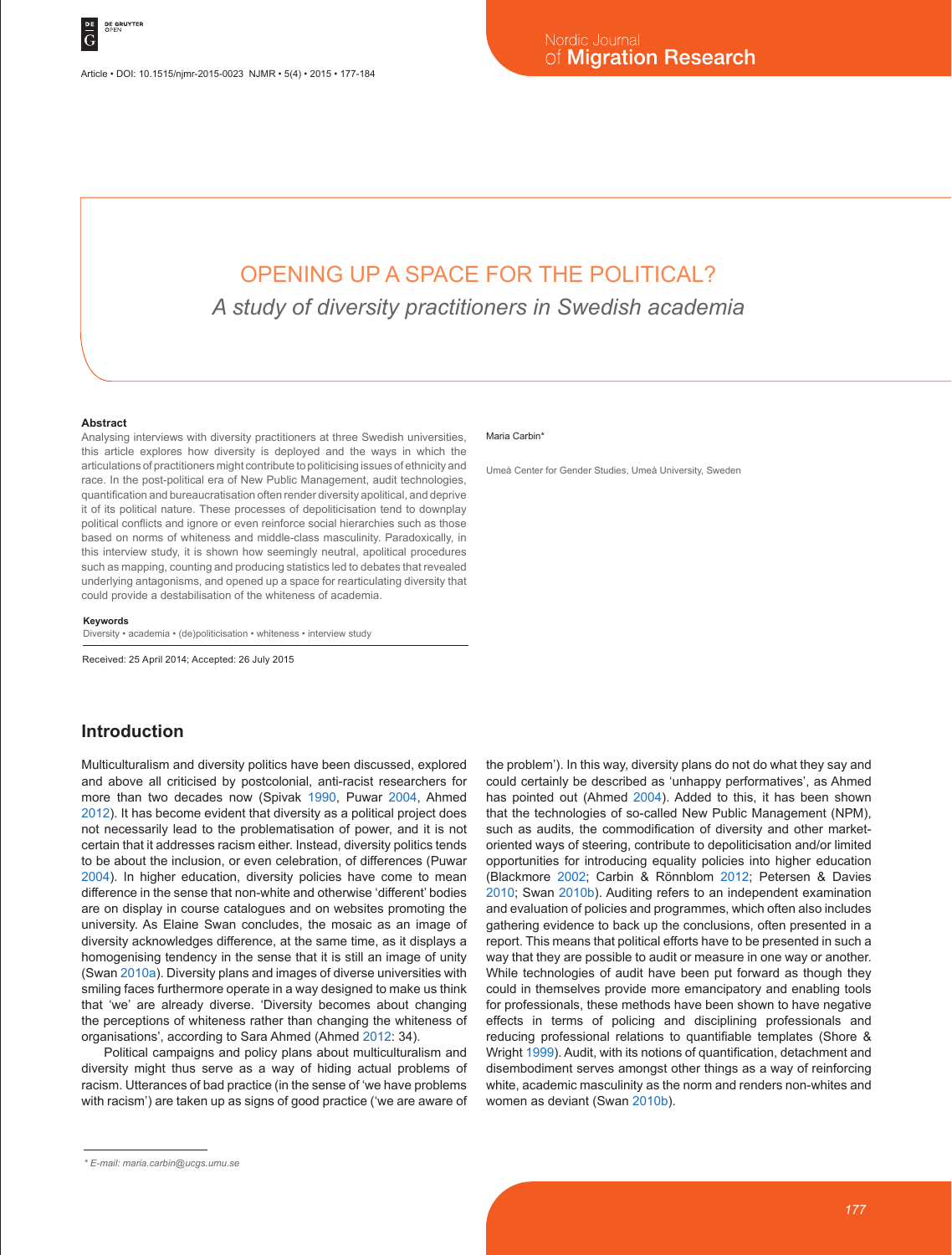Yet, without rejecting this substantial critique, could another story also be told? Even though diversity has, in many cases, been deployed as a market term that goes hand in hand with NPM and functions as a way for universities to show commitment to inclusion and at the same time, conceal inequalities, this might not be the whole story. When people are employed to work for diversity or against ethnic discrimination, they start doing things that the institution might not have initially thought of. Instead of dismissing bureaucratic practices of checklists, audits and mapping as non-political a priori, I would like to explore the deployment of diversity and the practices of diversity workers more openly. Thus, instead of foreclosing the analysis by dismissing such efforts as (neo) liberal technologies, I seek to explore the effects of these practices in a concrete setting.

One of the reasons why I became curious about how to understand the practices of diversity workers derived from an interview study I conducted with both gender equality and diversity practitioners. Gender equality practitioners were preoccupied with writing policy plans, checklists, best-practice guides and suchlike, and some of them seemed to think that these new types of steering have made the work less creative and have contributed to its depoliticisation (Carbin & Rönnblom 2012), whereas this was not the case in relation to ethnicity and race. The aim of this article is to analyse the ways in which the practice of diversity workers contributes to making issues of diversity and inclusion *political*. What is the political work of diversity discourse? What kind of political discourse, with what social and political effects, is contemporary diversity talk in Swedish academia? Could diversity function as a platform to work against racism and provide a critique of institutionalised whiteness? I have scrutinised how diversity practitioners talk about their everyday practice in order to discuss whether there exists certain strategies that in one way or another contribute to politicising the issue of diversity.

# **Methods and data**

The analysis is based on an interview study with diversity practitioners at three public Swedish universities (one old, one new and one inbetween). All three universities in this study have organised equality work through committees with a consultative mandate in relation to the university management. Two of the universities had separate committees for gender equality and diversity, and one had a common committee responsible for both areas. I conducted interviews with the members of these committees.<sup>1</sup> In total, 28 interviews were conducted with gender equality and diversity workers during the spring of 2011; they were semi-structured in character and were based on a schedule of around 20 open questions. The study focusses, particularly on diversity practitioners, of whom 10 were interviewed. Out of these 10, three had migrated to Sweden. Each interview took around 1 hour. I asked the interviewees questions regarding the meanings of diversity, the organisation of their work for diversity, the kinds of strategies they used themselves in order to make changes and the visions they had.

The interviews have been analysed using an open coding. As a first step, I read through the data several times, looking for how diversity workers expressed the strategies they used. The diversity workers in this study did not, however, talk that much about *conscious strategies*. Instead, what I found when I read the interviews was that they talked a lot about the small activities that made up their work (see also Keisu & Carbin 2014). While practitioners found it difficult to answer a direct question asking what strategies they were using in their work, they could easily describe *how* they worked. The empirical analysis thus concerns how diversity workers describe what they

actually do and the concrete details of how they worked. I categorised these stories about their practice into three broad activities: first, *education/information;* second, their efforts to *map racism*; and third, they were engaged in *gaining access to employment procedures.* For this article, I have chosen to discuss the second and third of these activities: *mapping racism* and *gaining access to employment procedures* since these caused more discussion by management in the organisation and also seemed to preoccupy the practitioners.<sup>2</sup> In the analysis, I will discuss how these activities might disrupt common norms around whiteness, race and ethnicity, and thus, how the articulations of the practitioners could be read as ways of trying to politicise diversity. Before I embark on the analysis, I will give a brief background to official discourses on diversity and ethnic discrimination as well as an overview of earlier research on diversity in Swedish higher education.

# **Diversity Policies in the Shadow of Gender Equality**

Although, on a more general level, one could speak of a Scandinavian model of gender equality, it does not make sense to speak of a Scandinavian or Nordic model encompassing issues of diversity or the 'multicultural society' (Langvasbråten 2008). The so-called 'women friendly state', as the Nordic welfare state has historically been labelled, stressed the inclusion of women, but excluded or downplayed issues of ethnicity and race (de los Reyes *et al*. 2002; Borchorst & Siim 2008: 222). Gender equality has developed a relatively established vocabulary and the discourse on gender equality achieved a hegemonic position during the 1990s when it became constructed as a facet of national character and as part of a liberal political project in which class was seen as a less important element (de los Reyes 2002; Tollin 2011). In the Nordic countries, there has also been a tendency to consider 'diversity' or 'multiculturalism' as a threat to gender equality or, as it is often formulated, 'multicultural challenges to state feminism' (Siim & Skjeie 2008). Today, in Sweden, as in most Nordic countries, gender equality has lost some its unique status since gender units and diversity units have been integrated, and transformed from single-strand bodies into multi-strand bodies (Borchorst *et al.* 2012: 78). This goes both for the general ombudsman institutions and for the organisation of these issues in higher education.

During the late 1990s, diversity became a relatively common public topic in Scandinavia and the authorities became increasingly concerned about the so-called lack of integration that had to do with a perceived pressure on welfare and the labour market inflicted by the immigration of people from countries in the South (Brochmann & Hagelund 2011). In Sweden, at the time, the term diversity was linked primarily to social liberal discourses on multiculturalism, ethnicity and 'immigrants'. It had clear connotations of multiculturalism and tolerance and was articulated in opposition to approaches of assimilation that were considered to be outdated (Carbin 2010: 52). But diversity was also problematised in public policy by a competing discourse that emphasised equality and talked about structural discrimination against the racialised peoples (Carbin 2010). Although, during the late 1990s, diversity, multiculturalism and structural discrimination were discourses in which 'diversity' was given meaning; today, these terms are used less often and diversity is not necessarily linked to multiculturalism.

The concept of 'diversity' (*mångfald*) has increasingly come to be replaced with terms such as 'equal opportunities' or 'inclusion'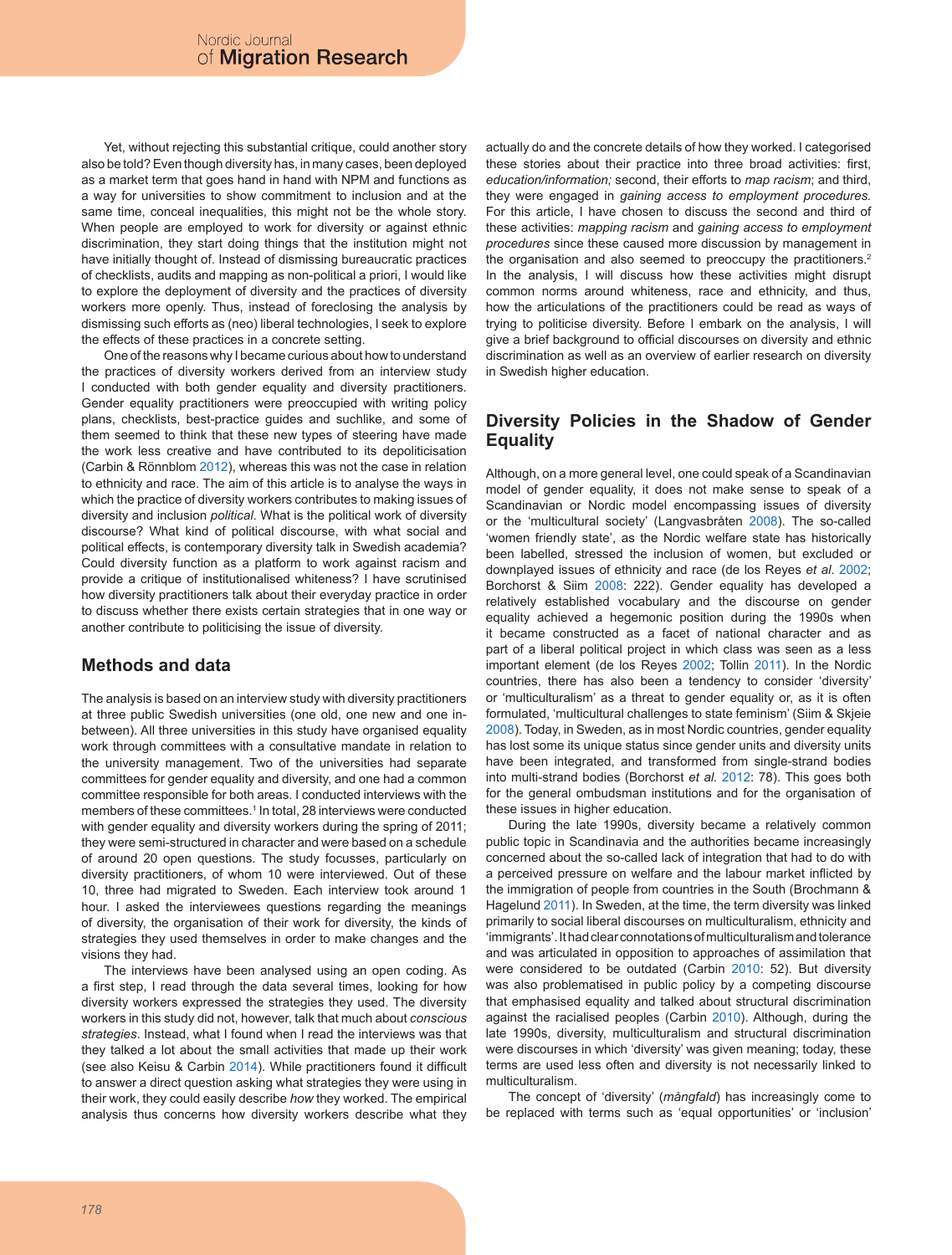covering 'all categories' and not specifically ethnicity, as was the case back in the 1990s. This tendency to talk about 'all discriminatory grounds' is evident in Norway and Denmark as well and sometimes goes by the name 'intersectionality'. This contrasts with an Australian and British context, where affirmative action and equal opportunities have been replaced by the language and practice of diversity (Ahmed & Swan 2006). Thus, the term diversity *as such* is still used, albeit less frequently and it does not seem to come with the specific chain of associations or attached words associated with *multiculturalism, race* and *ethnicity*. In the following, I will discuss how diversity work and diversity policies have found a place in higher education.

### **Diversity in higher education**

Even though diversity has been a relatively central policy discourse in Swedish politics since the mid 1990s, it has not been institutionalised in higher education to the same extent as gender equality (Keisu 2012). For example, there is no legal provision for employers to set up equality policy plans in relation to race or ethnicity, as is the case for gender equality. The 'politics of documentation', as Ahmed describes it (Ahmed 2007), is not present when it comes to diversity policies in Swedish higher education. Compared with British and Australian universities, for example, NPM is a relative newcomer to Swedish academia and has certainly not been introduced on large scale in relation to gender equality and diversity in higher education.<sup>3</sup> This is particularly striking in the policy area of diversity. Many European and/or Western countries have long ago built institutions to control, monitor, evaluate and collect knowledge in this area, whereas in Sweden, the existing data has not been used (Mählck 2010).

When I conducted the interviews, I noticed that there are many terms circulating in the policy work of universities at the moment: gender equality (*jämställdhet*), equal treatment (*likabehandling*), equal opportunities (*lika villkor*) diversity (*mångfald*), inclusive university (*inkluderande universitet*), tolerance (*tolerans*).4 This means that there is a tendency amongst the interviewees not to know exactly which terms or words to use or what language to turn to when it comes to ethnicity and race. Added to this, in Sweden, 'race' is seen as an outdated category in policy discourses and the European Union race directive is translated in a way that excludes the term 'race' and cannot capture bodily aspects of racism. This means that 'race' is a very sensitive topic in Swedish politics in general, and the discursive silence surrounding processes of racialisation are especially apparent in higher education (Mählck & Fellesson 2014). This relative silence is also visible when it comes to research into the topic. Up until recently, there were few studies on diversity work and ethnic discrimination in Swedish higher education (see for example Fazlashemi 2002; de los Reyes 2007; Sandell 2014). The Swedish state has authorised only a few public inquiries into the issue (SOU 2000: 47; SOU 2006: 40).

## **Theorising Politics and the Political**

As my intent is to discuss the meanings of 'the political' and analyse how diversity work might constitute processes of depoliticisation and/ or politicisation, I have turned to political scientist Chantal Mouffe's work for inspiration. In line with Mouffe, I consider the political to be a 'dimension of antagonism', that always involves collective forms of identification. This means that conflict is at the heart of the political. In order for an issue to be political, it has to involve some kind of choice between conflicting alternatives (Mouffe 2005: 10). Mouffe differentiates between 'the political' and 'politics'. She argues that politics does not revolve around antagonisms, but rather has to do with a set of practices, procedures and institutions through which orders are established (Mouffe 2005: 9). Furthermore, Mouffe distinguishes between the social and the political. The social is a larger entity characterised by practices that are taken for granted, the consensus or the 'natural order' of things. The social is not fixed, but unstable, contingent and temporary, and the lines between the social and the political are thus constantly shifting. The political, however, involves the possibility of bringing the social into question.

Political questions are not only technical issues to be solved by bureaucrats or experts. Liberalism, however, continuously tries to deprive politics of its political dimension. That is, liberal thought is characterised by rationalism and individualism and is based on an understanding of the political that forecloses the possibility of articulating collective interests (Mouffe 2005: 10). Nevertheless, every attempt by liberals to overcome the political (the antagonistic dimension) is bound to fail since the rational, neutral consensusseeking solutions of liberals pay attention neither to power nor to collective identities (and we/they distinctions). Thus, 'Despite what many liberals want us to believe, the specificity of democratic politics is not the overcoming of the we/they opposition but the different way in which it is established' (Mouffe 2005: 14).

In order to analyse processes of depoliticisation, I have also drawn upon the work of Wendy Brown. Brown discusses issues of politics and depoliticisation in a similar vein to Mouffe.5 In her view, depoliticisation is a coherent process that involves ignoring the history of a political phenomenon and the powers that are part of producing it (Brown 2006: 15). Furthermore, in Brown's view, it 'involves casting the existing order of things as inevitable, natural, or accidental rather than as the issue of orders of networks of power that privilege some at the expense of others' (Brown 2006: 212). In line with Mouffe, Brown describes how the very project of liberalism itself involves a practice of rendering all aspects of culture, the social and economics as independent of power. In her view, depoliticisation is discursive and has many sources. Brown lists different types of depoliticisation, which I draw upon in my analysis. According to her, depoliticisation 'involves rearticulating inequality, marginalisation and social conflicts as personal, individual, natural, religious or cultural instead of viewing these phenomena as collective, structural and political' (Brown 2006: 16–17). I am tracking the political in the sense that I am searching for articulations of collectivities, identities, conflicting interests and articulations of power. By examining how the diversity workers describe their practice, I intend to follow Mouffe and Brown in their ambition to analyse the ways in which their deployments of diversity might destabilise the university as a seemingly neutral, nondiscriminatory and non-racist space.

#### **Theorising race and whiteness**

In order to understand how diversity workers navigate their workplace and try to make changes in Swedish academic settings, the concept of whiteness has also been useful for me in this study. Sara Ahmed's notion of institutional whiteness, in particular, has provided a tool for understanding the deployment of diversity. Ahmed describes whiteness as institutional in the sense that it operates as something that is taken for granted: 'an institution takes shape as an effect of what has become automatic' (Ahmed 2012: 25).<sup>6</sup> When something has become institutionalised, it has become background, Ahmed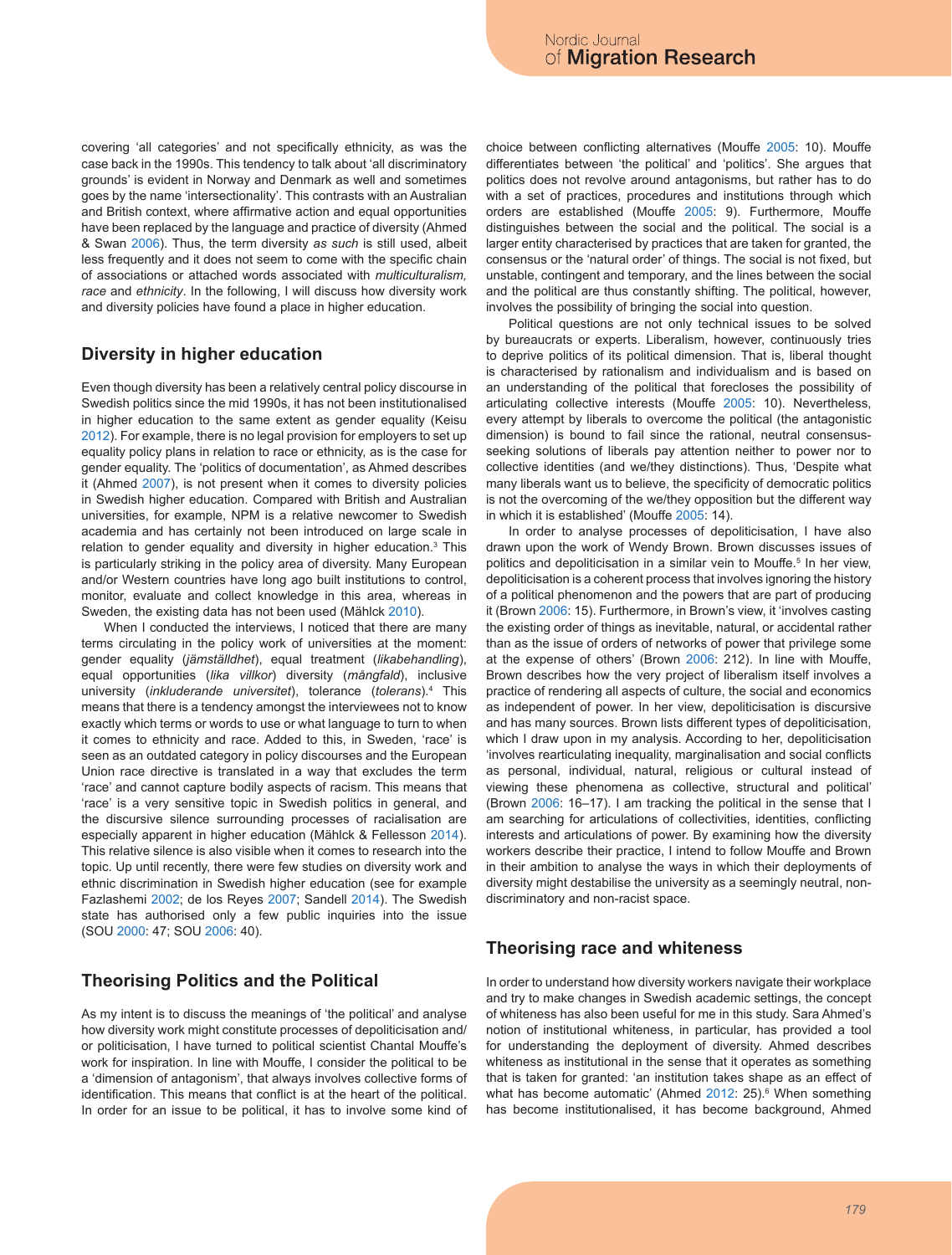argues. Following Mouffe, I would like to conceptualise institutional whiteness using the term hegemony as that which is not questioned, which is seen as natural, as non-political. This means that whiteness is a tacit and seldom recognised, norm. Richard Dyer, among others, has described whiteness as that which is perceived as invisible (Dyer 1997). This is true at least for white people; racialised peoples have always seen whiteness as a colour, as bell hooks among others has pointed out (Hooks 1997).

The ongoing production of whiteness and its implications for the continuation of domination and privilege depends on white people's systematic ways of forgetting about it or refusing to recognise it (Swan 2010: 478). This ignorance could be read not simply as a matter of a lack of knowledge but instead as an active process - it actually demands some kind of effort *not* to recognise it. It is indeed a 'labour of racial ignorance' (Swan 2010: 500). Diversity work could thus mean challenging or intervening in processes of white hegemony. Furthermore, whiteness is a central signifier of being Swedish, although paradoxically, it is seldom recognised as such. Catrin Lundström and Tobias Hübinette conclude: 'the idea of being white without doubt constitutes the central core and the master signifier of Swedish-ness and thus of being Swedish, meaning that a Swede is a white person, and a non-white person is not a Swede' (Lundström & Hübinette 2011: 44).

Despite the fact that both racists and anti-racists understand Swedishness as white, race is a category that is seldom explicitly mentioned in discussions about 'ethnic discrimination' or the multicultural society. In addition, Swedishness is connected with a sense of being good and tolerant (Berg 2007; Carbin 2010). This means that racism can hardly be understood as an integral part of Swedish society. Rather, racism is constantly described as an exception to the general rule of a liberal society based on principles of solidarity. During the 1960s, Sweden became one of the leading international voices calling for decolonisation and anti-racism; the anti-apartheid movement, in particular, was very strong both at the grass-roots level (dominated by 'white' Swedes) and in the Swedish government, thereby constructing Swedishness as anti-racist (Hübinette and Lundström 2011).

The work of opposing institutionalised racism and sexism must thus be understood against the background of the Swedish nation's investment in promoting itself as tolerant, anti-racist and gender equal, and as a country with no colonial past. Race as a category in the Swedish public sphere is seen as out-dated, as far as the situation in Sweden is concerned. Paradoxically, it might be even more difficult to work against racism and to articulate problems with it in a setting in which the belief is that we are already tolerant and solidarity is seen as part of national identity. It is against this background that the work of diversity practitioners should be understood. I have broadly divided the diversity workers' utterances about their activities into two practices that, in one way or another, are concerned with challenging whiteness and I now turn to the discussion of this. The first concerns *mapping racism*, and the second, diversity practitioners were engaged in *gaining access to employment procedures.*

# **Mapping racism - A seemingly neutral procedure with political consequences**

One problem that occupied many of the interviewees (especially those employed as diversity officers) concerned the interpretation of the law - the prohibition against employers asking about the ethnicity or religion of their employees. The collection of data on ethnic or racial

discrimination is made difficult by the fact that in Sweden, employers and authorities are not allowed to make registers based on race or ethnicity and to ask employees about their ethnic and/or cultural backgrounds. Polls, surveys and statistics based on race, ethnicity or culture are thus, not allowed. Instead, the Swedish state operates with the category 'foreign background' and the terms used are firstand second-generation immigrant. However, as one interviewee says, 'ethnicity is not where you are born'. Collecting ethnic and racial data is a sensitive and very complex issue - whether the state should do so or not is highly debated since it must be asked: for what purposes are these data being collected and how might they be used in the future? (Simon & Piché 2012). Some argue that statistics and information are needed in order to be able to discover the extent and the intensity of discrimination against various groups. Others point to history and the risk of stigmatisation.

Nevertheless, the problem facing the practitioners in this study concerned the need to 'prove' that racism and ethnic discrimination occur at the university, while lacking clear descriptions of what exactly constitutes racism and ethnic discrimination. Many of them told me stories about how they had tried to intervene in order to map out problems of ethnic discrimination or racism. Thus, in our study, the law proved to have troubling consequences for diversity workers when gathering data on the extent of ethnic discrimination at all three universities (at two of the three, this was a major issue). While many of those in management positions interpret the prohibition in ways that make it impossible to collect data, practitioners have found pragmatic ways to do so. At one of the universities, management interpreted the law in the sense that the employee barometer (a questionnaire sent out every second year to all university staff) could ask a question about whether the employee had experienced 'ethnic discrimination', but *not* whether the employee had a foreign background or 'other' ethnicity. Since there was no question about cultural, ethnic and/or national background, the survey could not reveal what percentage of employees with a specific ethnicity or foreign background had experienced harassment. There was no data available for diversity workers to use to show 'how it actually is'. The practitioner said:

The percentage was very low. But the problem was that this percentage didn't really say anything about the percentage of people with an ethnic background feeling harmed or discriminated against. Because there was no information in the statistics about the ethnic background of the people. And when we asked why that was the case, the statistician, who was from the president of the university's office, said that they wouldn't ask this question because people would feel humiliated (*kränkta*).

Asking people about their race or ethnicity is seen as 'harassment' and interference with personal integrity, as this interviewee describes it. The legal paragraph functions as a neat excuse for the institution to continue to ignore racism and institutional whiteness. I would also like to point out that this is similar to a liberal ideal of neutrality, as Morrison has noted: 'the habit of ignoring race is understood to be a grateful, even generous, liberal gesture' (Morrison 1992: 10). This interviewee also said in a cynical way that "it is all about being '*kränkt*'" (humiliated or harmed).

Another practitioner had tried to gather this data despite the general belief that it is impossible:

Whoever I talked to, they said no, and the reason was that it is against the law – it is illegal. But that's not the case, actually. What we did to get the data, just briefly. We just delivered our individual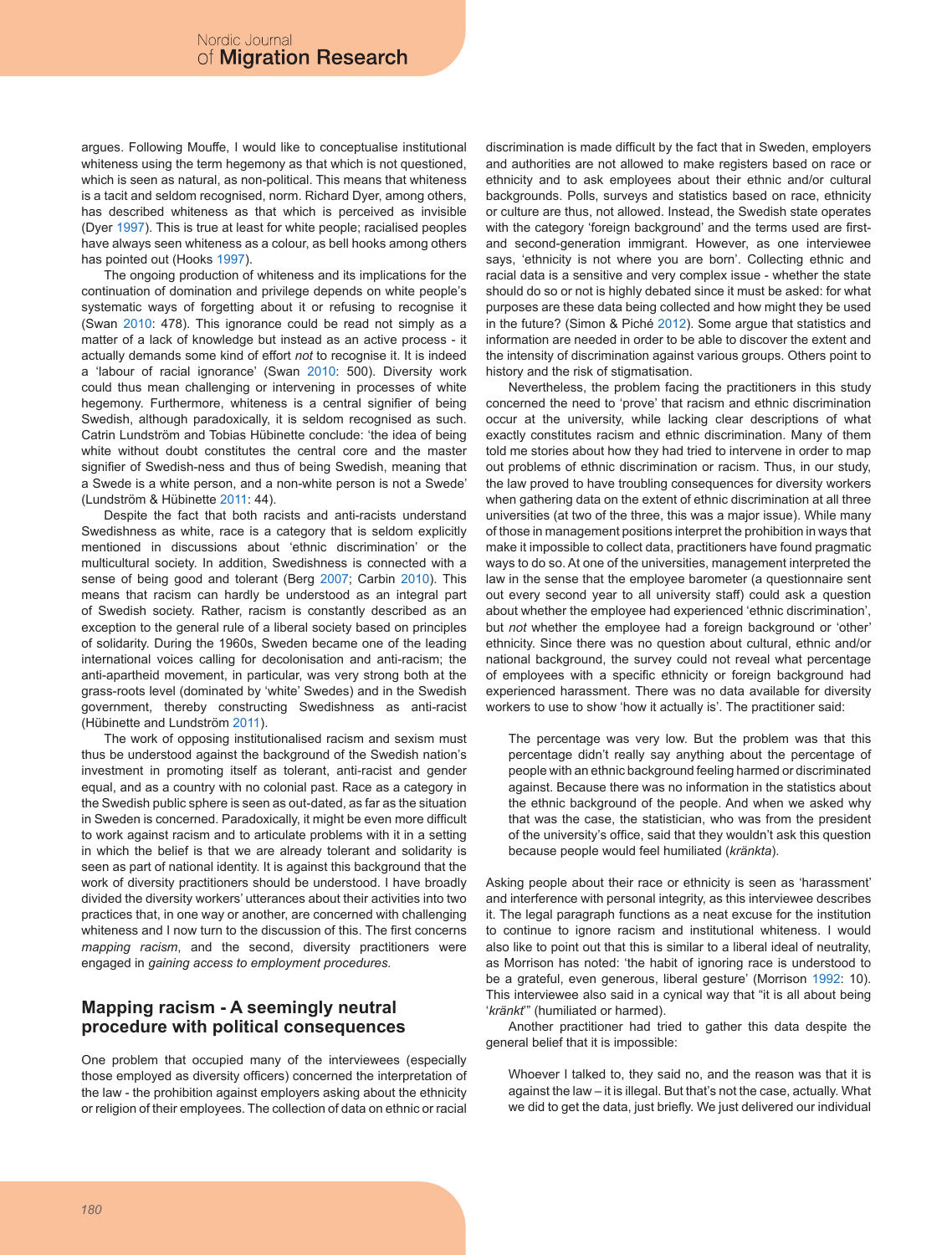filters to the National Board of Statistics/SCB, staff data at an individual level, and they used it and ran it against the statistics of the whole population. They have national background, where you are born, but we only got back unidentified data.

What this interviewee experienced was that management was so afraid of violating this law that it did not consider the ways in which it was actually possible to find the data. It also seems that people in management positions believe that ethnicity is the same thing as 'foreign background'. Another practitioner had also intervened in order to get data on diversity despite the university's reluctance:

We could have done interviews, or questionnaires where people could tick a box, but it was not considered ethically right. So we chose this anonymous way. That is, we turned to SCB. SCB delivered the statistics that the university had delivered to them and ran it against the total population. That way we could see what it looks like. (…) But I mean, it is just these ethical reasons, that some might feel offended. Why do I have to fill in this form just because I have a different family name? Or I feel Swedish because I was born here, and so on. So in order to avoid these problems we thought it was better to do it this way.

According to this interviewee, it was not considered 'ethically right' to ask people about their ethnic background. Hard data was seen as one important way of proving that discrimination occurs and when the data does not exist, it is difficult to act. Getting the data was presented as a way to 'see what it looks like', as if it would not be possible to gather it otherwise.

There is a tendency by some of the interviewees to view 'hard data' in a relatively unproblematised way and as necessary in order to act. Numbers and measurements were considered to be very valuable, and there is little discussion as to how such numbers might be interpreted, as though they speak for themselves. Hard data was also represented as a way of seeing changes, and also, as Ahmed has pointed out, as a tool for competing with other universities (Ahmed 2012: 99). The demand for audits was also articulated in terms of making the issues more important when 'being seen' by someone (Keisu and Carbin, 2014). One of the practitioners makes a comment about the search for statistics:

It proved to be a very good way to measure, even though we only go for quantity, it is nevertheless a good way to get a picture of how it is.

However, as Ahmed discusses, if universities were audited in the strict sense, they would have to produce auditable documents, and those that proved to be the highest ranked would be the ones that were best at creating auditable systems (which is not necessarily the same as being best at counteracting racism) (Ahmed 2012: 99). The question is, of course: what kind of knowledge is produced through surveys and these more quantitative methods?7 As Elaine Swan has shown, audit technologies in the UK university system contribute to legitimising a certain kind of whiteness and masculinity and thereby reproduce knowledge that furthers white privilege. Institutional racism can thus be ignored through audit technologies. Audit functions as a technology of ignorance, according to Swan, since it draws upon a hyper-rational, academic masculinity that could contribute to constituting other subjects (women and non-whites) as emotional and non-rational (Swan 2010: 501). Or, along with Wendy Brown, we could understand the collection of data as a liberal way

of depoliticising an issue in the sense that it is seen as a neutral procedure (and thus it might hide collective interests and differences behind numbers). There is evidently tension between the desire to map racism while at the same time trying to object to these kinds of methods and challenging the assumption that racism can be 'proved', as though it were possible to map out the problem in any easy way (see Ahmed 2012: 99).

The idea of quantifying and mapping out racism in academia was also criticised by one of the interviewees, who put forward an alternative way of developing knowledge on the subject:

I also suggested once, because my colleague in England, who has been in the disability unit at his university for a very long time, they created something like focus groups. So they got together people with disabilities of all kinds in a focus group together, and there were one or two people to get them to discuss, you know, what their issues are. And of course that's much easier if you are in a group like that and somebody starts talking, that other people say "ok I have the same experience," than if you fill in a form and you are asked if anybody has treated you badly or not.

The interviewee here talks about interviews and focus group conversations as a way of producing knowledge collectively (like memory-work). This would represent an alternative method of producing knowledge that could take emotions into account and map out experiences of racism in depth. One of the reasons for suggesting focus groups was that questionnaires were seen as a very limited method for the universities to discover how ethnic discrimination or racism are experienced by those who might be targets.

The collection of hard data as such thus caused major controversies and started a process in which collective identities were discussed. One way of understanding this controversy is to analyse it in terms of articulations that destabilise the white hegemony and support the habit of ignoring ethnicity and race. Thus, paradoxically, quantification and the search for methods to uncover 'how it is' actually made the political side of the matter visible. Thus, in this case, it seems that quantification and mapping *as such* caused major controversies and was highly politicised. Paradoxically, the liberal, rational and seemingly neutral, apolitical technique of counting or quantifying, mapping out the problem, proved to bring its political character into the open.

### **Gaining access to employment procedures**

Gaining access to employment procedures is the second activity that I want to discuss here. Employment procedures also constitute one of the issues that seem to cause conflict when diversity workers try to intervene. Working for diversity means, amongst other things, working towards making it possible for non-whites to enter white academic spaces. One of the diversity practitioners described diversity work as differing from gender equality work in the sense that diversity is about 'being allowed to be here, to have equal access to the university'. The sense of not being allowed to be present, of being a 'space invader', is something that is experienced by people who do not pass as white, in white spaces (Puwal 2004).

In Sweden, there is an extremely high rate of internal recruitment when it comes to both doctoral positions and lecturers/assistant professors. Unnamed preferences for comfort and familiarity associated with whiteness contribute to constituting institutional norms of recruitment that can be described as structural discrimination,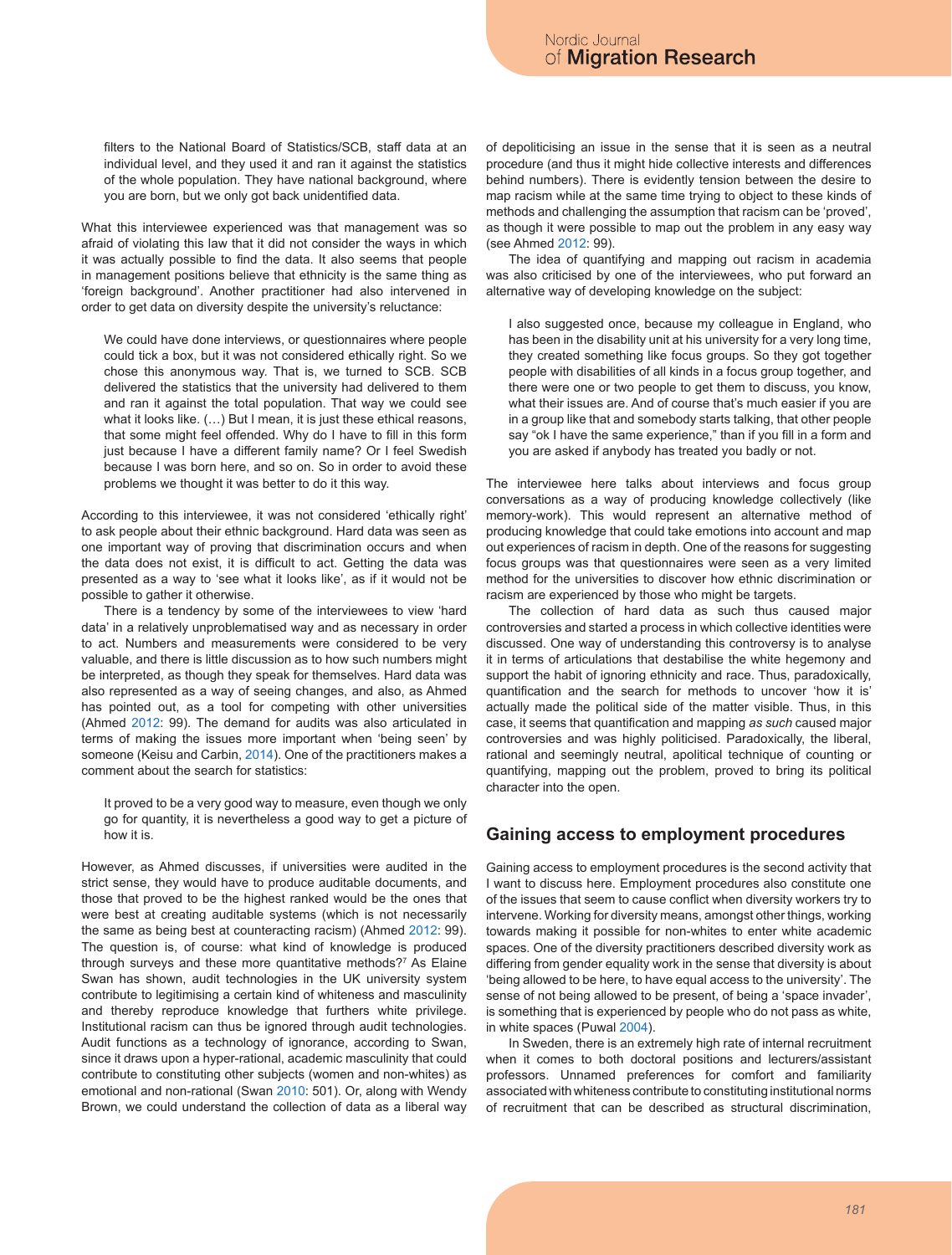according to researchers Lena Sawyer and Steven Saxonberg (SOU 2006: 40, p.412). The combination of structural rules on the one hand and the opportunity to manipulate specific recruitment processes on the other contribute to the exclusion of external academics, often with foreign backgrounds (SOU 2006: 40 p.447).

One of the interviewees told us about an example of a clearly discriminatory practice in the way in which non-Swedish-speaking people were treated in the employment process:

It concerned an applicant who had applied for a position here at the university, where the experts had written in their pronouncements that they couldn't judge the merits of this applicant because they were published in a language other than Swedish, English or any other European language. But still they had put this application in a non-eligible place. (…) They were not even going to consider this applicant for the position. (…) How can you treat an applicant in this way, and not even react?

The interviewee continues to describe how he had tried to institutionalise practices that would make it impossible for this kind of discrimination to occur in the future:

They thought that this kind of plan was an interruption of academic freedom, one could absolutely not tell them how to handle these issues. (…) they didn't need anybody to tell them how to do it. But I told them exactly what had happened, and as long as it isn't printed you can actually ignore it. We got to a compromise sitting at the table where they said, it would be written into the plan that "all applicants should get fair/equal treatment". So, it was a compromise, so to speak.

This case shows that despite the fact that these employment procedures were clearly discriminatory, the department claimed its academic freedom and navigated in such a way that it would probably be able to continue business as usual. Several interviewees described how their efforts and ideas were celebrated and met with enthusiasm by the other members of the committee, whereas it was more difficult to intervene in the institutional work of the university. One said:

So then at the beginning, because I was new and I didn't know the Swedish system and so on, I suggested things like, for instance, we should control the application process and, for instance, have a group from the committee who go and control, ok, how many applications have come in from people with ethnic backgrounds or disabled people, and how they have been treated in relation to applications from, quote, 'native Swedes'. Oh, of course, you cannot do that, you know. And actually, I must say that the leader of the committee had suggested that himself some years ago, but teachers and people in the department had said that it wouldn't be controlled by anybody, you know. And they were all doing the right thing, and that it was kind of shocking that somebody wanted to control their work from outside.

In the quote above, the interviewee explains that the employment committee at the university did not want to be controlled by anybody. It is a paradox in a way since, on the one hand, the organisation has asked the practitioner to work for diversity and, on the other hand, any suggestions about changing routine procedures are causing conflict. Changes that could provide routines to counteract institutional whiteness seem to be met with reluctance. The ideal

of 'academic freedom' is drawn upon here in order to maintain the status quo and to be able to continue to ignore race, ethnicity and nationality. These processes have also been described by gender researchers, who have shown that allegedly neutral discourses on meritocracy and academic freedom are drawn upon by opponents of affirmative action (Törnqvist 2006; Alnebratt 2011).

Practitioners often experience institutions as a hindrance (Ahmed 2012). There is, according to Ahmed, an institutional wall that keeps the white norm intact. Feminist literature has described this phenomenon as gender equality workers meeting 'resistance' in their organisations. Despite the fact that diversity workers are employed to make changes, the institutions do not always agree about how these changes should be made or people want to 'do things as we have always done them here'. Another way of understanding this is to see that these are ways of trying to resist and *politicise* employment procedures and of opening up for discussion things that have been taken for granted. One could see these interventions as ways of resisting and trying to rearticulate the white hegemony of the university. Thus, bureaucratic measures such as monitoring or controlling employment procedures proved to be double-edged. They opened up space for discussing tacit norms and 'taken for grantedness' related to whiteness.

# **Conclusions: Diversity work as politicisation or depoliticisation?**

Practitioners are doing diversity in multiple ways. Several of the interviewees talked about concrete efforts such as mapping racism and gaining access to employment procedures. Whether these practices represent ways of resisting or ways of reproducing the status quo, is ambiguous. Institutionalising diversity means neither a full co-optation of the anti-racist agenda nor that diversity functions as a clear site of resistance (Fox & Swan, 2010: 585). Diversity as a discourse is heterogeneous and, as Fox and Swan point out, practitioners can make use of this discourse in order to achieve different things (Fox & Swan 2010). This is not only the case with diversity, but also applies to integration policies, for example, which could engender inequalities or forms of resistance, depending on how different elements articulate with one another (Pykkönen & Lippart 2012).

It is evident, for example, that mapping racism and intervening in employment procedures are in line with general liberal, depoliticising trends such as using seemingly neutral techniques of mapping and counting. Clearly, one can question the belief in statistics since, even though these statistics are visible to the organisation, action still depends on how the organisation interprets them. It becomes a way of constructing the problem as being a matter of lack of knowledge, and thus, is clearly a depoliticisation.

On the other hand, these modest strategies, especially the mapping of discrimination, proved to be highly controversial and led to a discussion of what we can or should count. The very counting in itself proved to have a political dimension or, in Chantal Mouffe's terms, the demand for quantification reveals the underlying political dimension of ethnicity and race. It reveals and brings into the light that which is seen as non-political and given. In contrast to the conclusions of Elaine Swan (Swan 2010b), who describes how quantification, detachment and disembodiment reinforce white, academic masculinity as the norm, in this case, it challenges the norm. Diversity is thus double-edged. It is an open concept that could mean many things, and therefore, it can easily be used strategically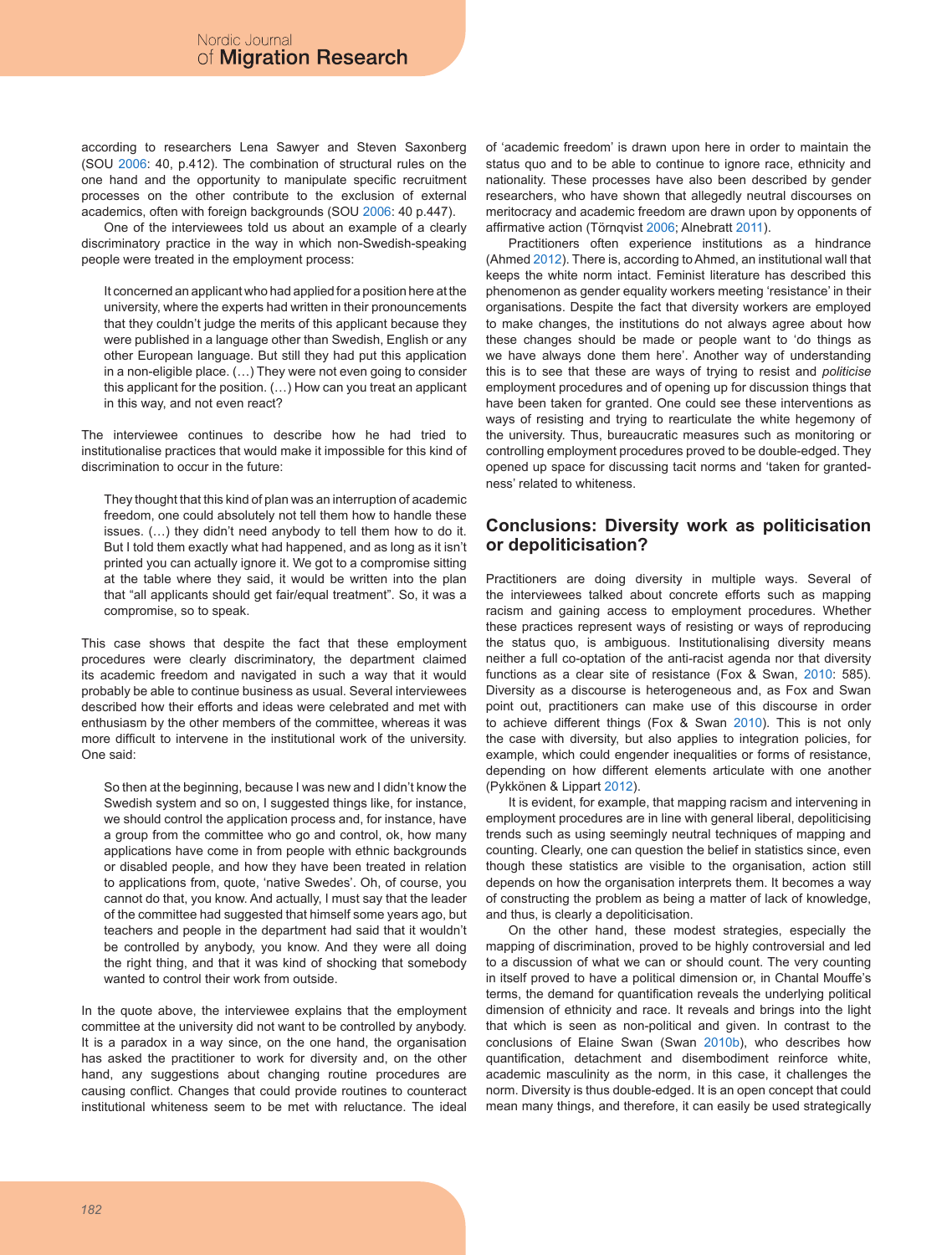by practitioners. If we consider the tacit norm of whiteness within Swedish academia, these strategies make visible things that the organisation has so far been relatively successful in keeping away from meetings and discussions. It brings ethnicity and race to the table and onto the agenda.

Despite the fact that the activities of diversity practitioners are not necessarily revolutionary or aimed at changing the wider structures, they cannot be dismissed as being merely part of processes of depoliticisation since, at the same time, these activities seem to be quite controversial. According to Ahmed, diversity workers come up against an institutional 'brick wall' and she describes how she has analysed diversity workers' efforts as an emotional labour of 'banging your head against the brick wall' (Ahmed 2012: 175) and in that sense, she portrays these efforts as failures. In contrast to Ahmed's reading, I would say that these efforts contribute to opening up diversity as a *political* space. The interventions attempting to monitor and become part of employment procedures did not succeed since they did not lead to any institutional changes at this particular moment, though the efforts clearly involved talking about collective identities and conflicting interests. They brought the social into question. A space has been opened up for conflict and the opportunity to discuss ethnicity, foreign background and race, and the identities and history attached to these concepts. The liberal way of reducing collective identities based on, amongst other things, race and ethnicity into individual, personal traits is questioned and, more importantly, the quantification in itself leads to a discussion of what exactly it is that ought to be mapped. What is race? Ethnicity? Culture? Foreign background? The tendency in Sweden to treat these as all being the same is questioned when starting to produce statistics.

Thus, diversity as a discursive space is open to processes of both politicisation and depoliticisation and these can also become intermingled in the sense that a technicalisation of diversity in terms of counting bodies, for example, could provide a depoliticisation in the sense that it is a bureaucratic procedure, while at the same time, involving a conflict over the meanings of race and ethnicity. What I found in this case was that the technicalisation of diversity in terms of 'mapping' racism had a side-effect that revolved around conflicts and different interests and thus, provided a challenge to norms of whiteness. Thus, the use of certain liberal technologies cannot be dismissed as apolitical in advance, but rather one has to more thoroughly interrogate the processes involved in this work. This argument also highlights new ways of analysing processes of depoliticisation by elaborating upon them in concrete empirical practices.

**Maria Carbin** is currently employed as a researcher and lecturer at Umeå Centre for Gender Studies. In 2010, she received a PhD in political science at Stockholm University. Her research interests include feminist theory, postcolonial studies, post-marxism and political theory.

### **Acknowledgements**

I would like to thank sociologist Britt-Inger Keisu for great research collaboration when conducting the interviews.

### **Notes**

- The interviews were conducted together with Britt-Inger Keisu, within the project Strukturell hållbar jämställdhet vision eller utopi? led by Malin Rönnblom. The membership of these committees is somewhat mixed as some members are researchers, some are administrative officers and some are union representatives. Here, I do not analytically distinguish between them.
- 2. Asking people what they do is not the same thing as exploring empirically what they actually do. I am not interested in mapping out exactly what they do. Instead, I am motivated to understand what troubles the practitioners or what they have been putting effort into that they find important.
- 3. Swedish higher education is mainly publicly funded, free of charge and most insitutions of higher education are public authorities (Mählck and Thaver 2010).
- 4. Despite the relatively ambiguous status of the concept 'diversity', I have chosen to use the term. Two out of three universities in the study were still using the term 'diversity practitioner' when we conducted the interviews.
- 5. However, Wendy Brown's approach differs from Mouffe's in the sense that it relies more explicitly on Foucault and the concept of governmentality. I find it useful to discuss them together here in relation to the analysis of depoliticisation since they both discuss liberalism as a depoliticising force.
- 6. I do not share Sara Ahmed's phenomenological approach, but instead I am inspired by her analysis of the whiteness of academia.
- 7. Another problem with these ways of gathering data that focus on foreign background is that indigenous people (the Sami population) are not recognised.

#### **References**

- Ahmed, S 2004, 'Declarations of whiteness: The non-performativity of anti-racism', *Borderlands e-journal*, vol. 3, no. 2.
- Ahmed, S 2007a, '"You end up doing the document rather than doing the doing": Diversity, race equality and the politics of documentation', *Ethnic and Racial Studies,* vol. 30, no. 4, pp. 590-609. DOI: 10.1080/01419870701356015
- Ahmed, S 2007b, 'The language of diversity', *Ethnic and Racial Studies,* vol. 30, no. 2, pp. 235-256.
- Ahmed, S 2012, *On being included: racism and diversity in institutional life,* Duke University Press.
- Ahmed, S & Swan, E (eds) 2006, 'Doing diversity work', *Policy Futures in Education*, vol. *4, no.* 2, pp. 96-100. DOI:10.1007/ BF00935980.
- Alnebratt*,* K 2011, Jämställdhet, meritokrati och kvalitet Ett triangeldrama i den akademiska vardagen. *Tidskrift för genusvetenskap.* No. 2-3.
- Berg, L 2007, *InterNacionalistas. Identifikation och främlingskap i svenska solidaritetsarbetares berättelser från Nicaragua.* H:ström förlag, Umeå.
- Blackmore, J 2002, 'Globalisation and the restructuring of higher education for new knowledge economies: new dangers or old habits troubling gender equity work in Universities?' *Higher Education Quarterly,* vol. 56, no. 4, pp. 419-444. DOI: 10.1111/1468-2273.00228
- Brochmann, G & Hagelund, A 2011, 'Migrants in the Scandinavian Welfare State', *Nordic Journal of Migration Research*. vol. 1, no. 1, pp 13–24, DOI: 10.2478/v10202-011-0003-3, **.**